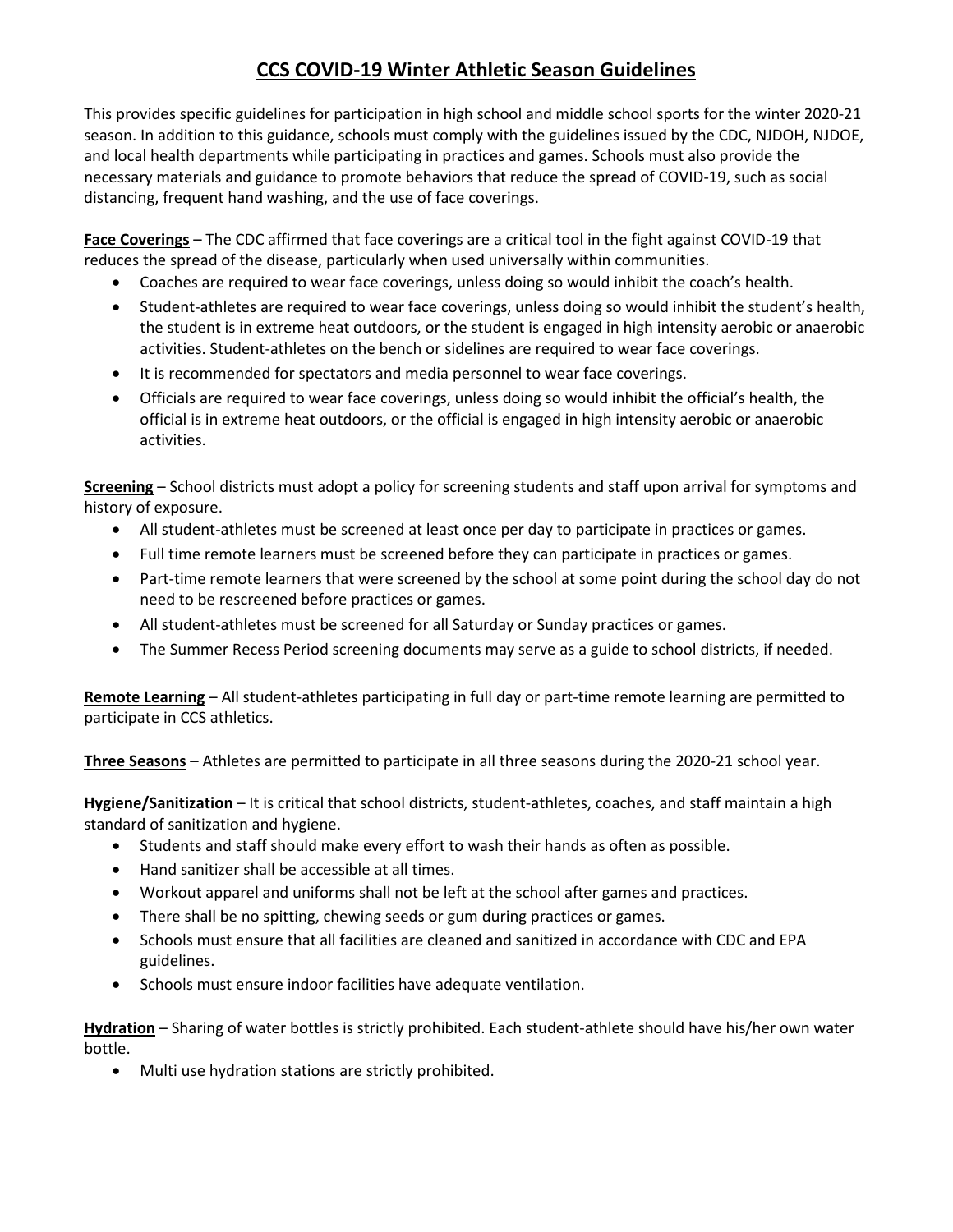**Locker Rooms** – Proper protocols regarding access to locker rooms must be followed based on the guidelines set by the school district.

- Locker room use is only for students-athletes that are in the building at the end of the school day. All student-athletes participating in full day or part-time remote learning must come prepared for practice.
- Locker rooms must be used for changing and storage of equipment only. Schools must monitor the activity to minimize the amount of time permitted in the locker room.
- Social distancing and face coverings are required for all staff and students while inside the locker room, unless it would inhibit the individual's health.
- All areas must be cleaned and sanitized in accordance with CDC and EPA guidelines.
- Schools must ensure indoor facilities have adequate ventilation, must prepare and maintain hand sanitizing stations, and must ensure that students wash hands frequently.

**Weight Room** – Proper protocols regarding access to the weight room must be followed based on the guidelines set by the school district.

- Social distancing and face coverings are required for all staff and students while inside the weight room, unless it would inhibit the individual's health.
- All equipment must be cleaned and sanitized in accordance with CDC and EPA guidelines.
- School must ensure indoor facilities have adequate ventilation, must prepare and maintain hand sanitizing stations, and must ensure that students wash hands frequently.

**Restrooms** – Proper protocols regarding access to restrooms must be followed based on the guidelines set by the school district.

- Social distancing and face coverings are required for all staff and students while using restrooms, unless it will inhibit the individual's health.
- Restrooms must be cleaned and sanitized in accordance with CDC and EPA guidelines.
- Schools must ensure indoor facilities have adequate ventilation, must prepare and maintain hand sanitizing stations, and must ensure that students wash hands frequently.

**Equipment Storage** – Proper protocols regarding access to equipment storage rooms must be followed based on the guidelines set by the school district.

- Schools must monitor activity to minimize the amount of time permitted in these rooms.
- Social distancing and face coverings are required for all staff and students while inside the equipment storage room, unless it would inhibit the individual's health.
- All areas must be cleaned and sanitized in accordance with CDC and EPA guidelines.

**Transportation** – Proper protocols regarding athletic transportation must be followed based on the guidelines set by the school district.

- Face coverings are required for all staff and students while on busses, unless it would inhibit the individual's health.
- Schools should maintain social distancing practices on buses to the maximum extent practicable.
- Best practices must be followed for cleaning and disinfecting all vehicles.
- Teams should limit travel to essential players and staff.
- Teams should consider parental transportation, if approved by the school district.